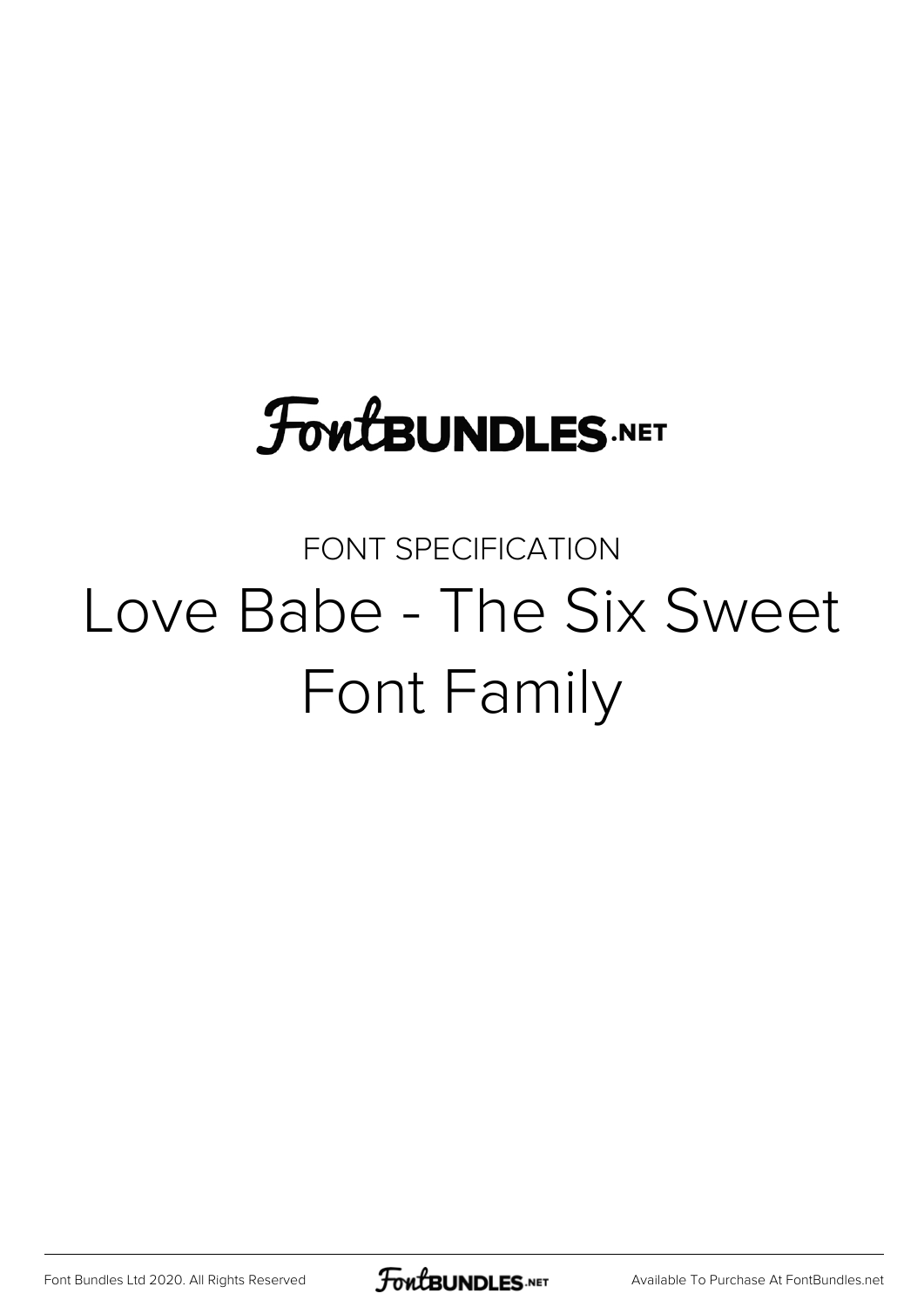#### Love Babe5 - Regular

**Uppercase Characters** 

## <u>CDEFGHIJKLM</u> QRSTUVWYY

Lowercase Characters

## abCdeF9hiJkLMM OPTRSTUVWXY7

**Numbers** 

## 0123456789

**Punctuation and Symbols** 

## $\frac{7}{100}$   $\frac{2}{50}$   $\frac{2}{50}$   $\frac{2}{50}$ Ж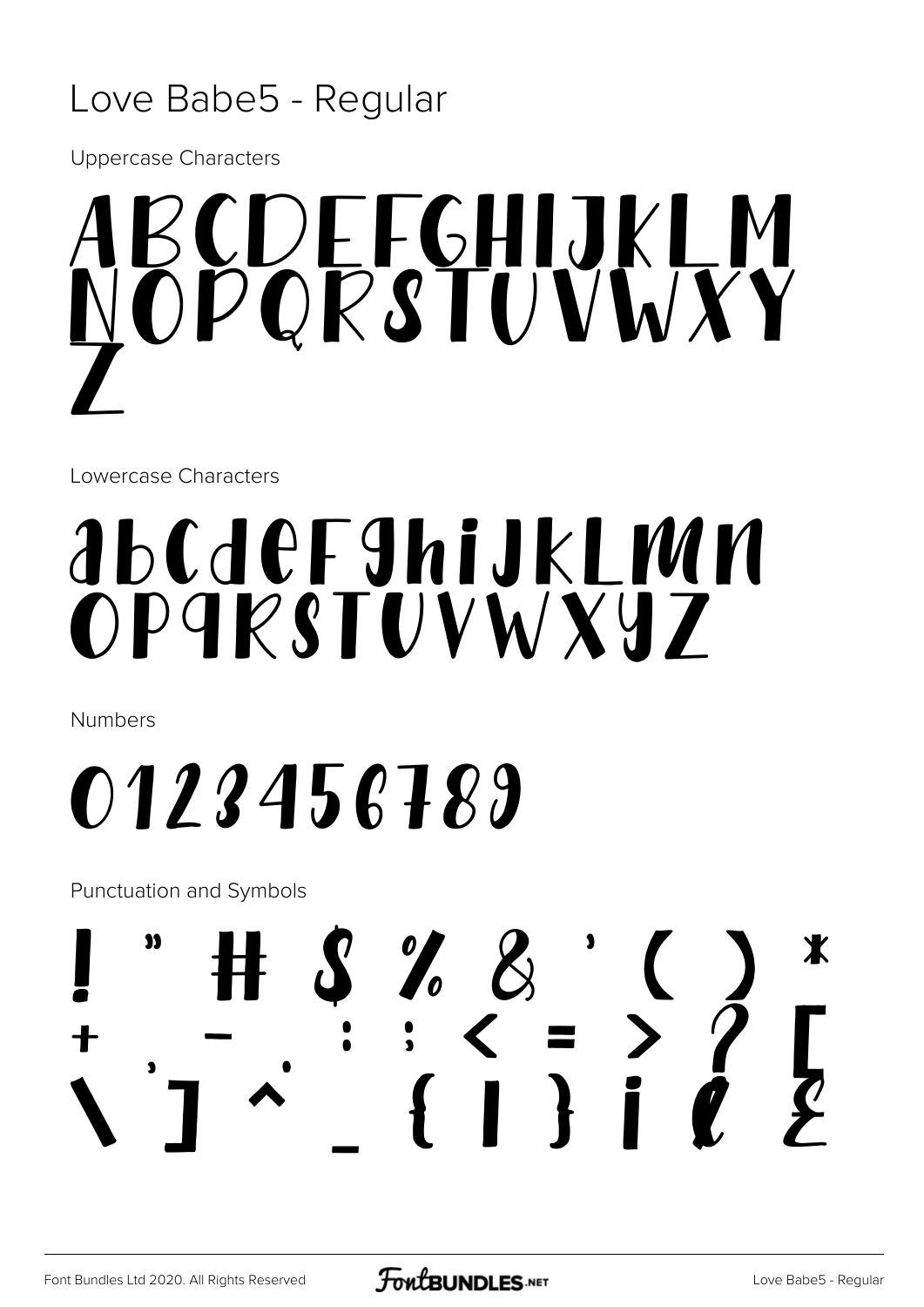$\approx$   $\frac{1}{2}$   $\frac{1}{2}$   $\frac{1}{2}$   $\frac{1}{2}$   $\frac{1}{2}$   $\frac{1}{2}$   $\frac{1}{2}$   $\frac{1}{2}$   $\frac{1}{2}$   $\frac{1}{2}$   $\frac{1}{2}$   $\frac{1}{2}$   $\frac{1}{2}$   $\frac{1}{2}$   $\frac{1}{2}$   $\frac{1}{2}$   $\frac{1}{2}$   $\frac{1}{2}$   $\frac{1}{2}$   $\frac{1}{2}$   $\frac{1}{2}$   $\frac{1}{$  $\mathbb{C}$   $\mathbb{C}$   $\mathbb{C}$   $\mathbb{C}$   $\mathbb{C}$   $\mathbb{C}$   $\mathbb{C}$   $\mathbb{C}$   $\mathbb{C}$   $\mathbb{C}$   $\mathbb{C}$   $\mathbb{C}$   $\mathbb{C}$   $\mathbb{C}$   $\mathbb{C}$   $\mathbb{C}$   $\mathbb{C}$   $\mathbb{C}$   $\mathbb{C}$   $\mathbb{C}$   $\mathbb{C}$   $\mathbb{C}$   $\mathbb{C}$   $\mathbb{C}$   $\mathbb{$ · ¸ ¹ º » ¼ ½ ¾

# À Á Â Ã Ä ÅÆ Ç È É Ê Ë Ì Í Î Ï Ð Ñ  $\dot{0}$   $\dot{0}$   $\ddot{0}$   $\ddot{0}$   $\ddot{0}$   $\times$   $\ddot{0}$   $\dot{0}$  $\hat{U}$   $\ddot{V}$   $\gamma$   $\beta$   $\dot{d}$   $\dot{d}$   $\ddot{d}$ ä å æ ç è é ê ë ì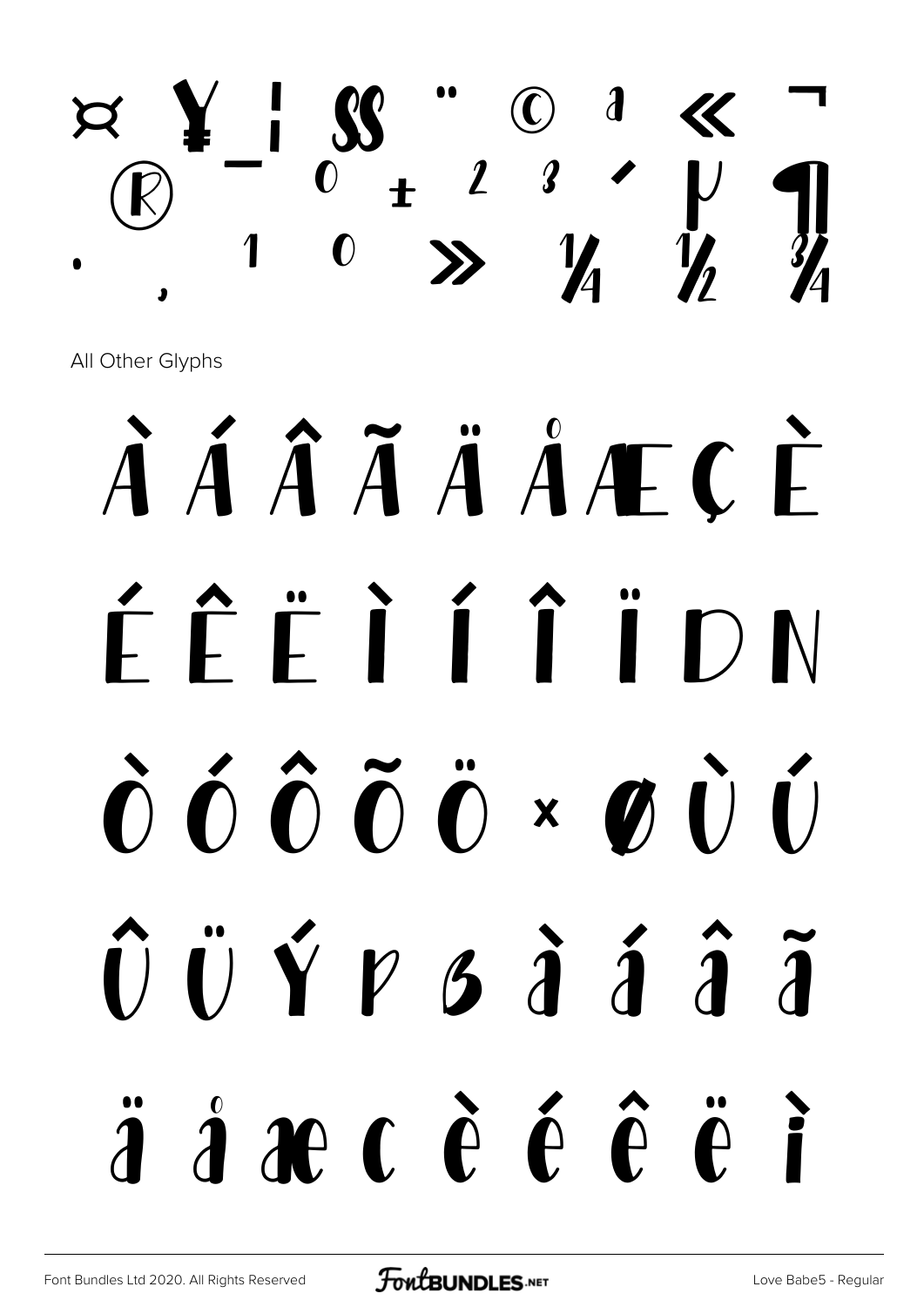## í î ï ð ñ ò ó ô õ  $\ddot{\mathbf{O}}$   $\div$  0  $\dot{\mathbf{O}}$   $\dot{\mathbf{O}}$   $\ddot{\mathbf{O}}$   $\ddot{\mathbf{O}}$   $\ddot{\mathbf{O}}$   $\ddot{\mathbf{O}}$   $\ddot{\mathbf{O}}$   $\ddot{\mathbf{O}}$   $\ddot{\mathbf{O}}$   $\ddot{\mathbf{O}}$   $\ddot{\mathbf{O}}$  $\ddot{y}$   $\ddot{y}$   $\sim$   $\sim$   $\sim$   $\sim$   $\sim$   $\sim$ ˛  $\frac{1}{2}$  $\overline{\phantom{a}}$ '  $\mathbf{u}$  " " † ‡ • … ‹ › ⁄ ₣ ₤₧€№™ ∂ ∆ ∏ ∑ − ∕ ∙ ∞ ∫ ≈ ≤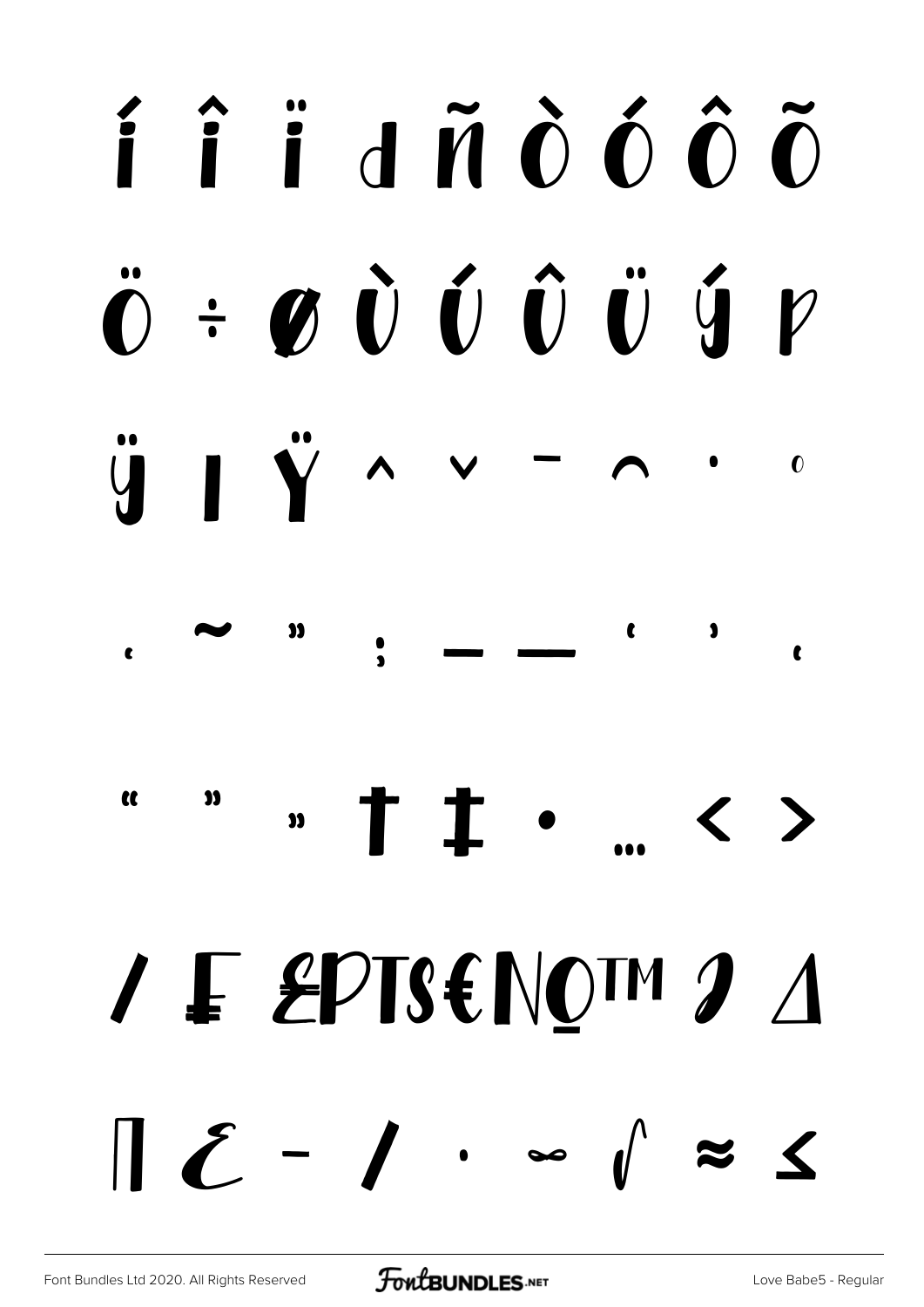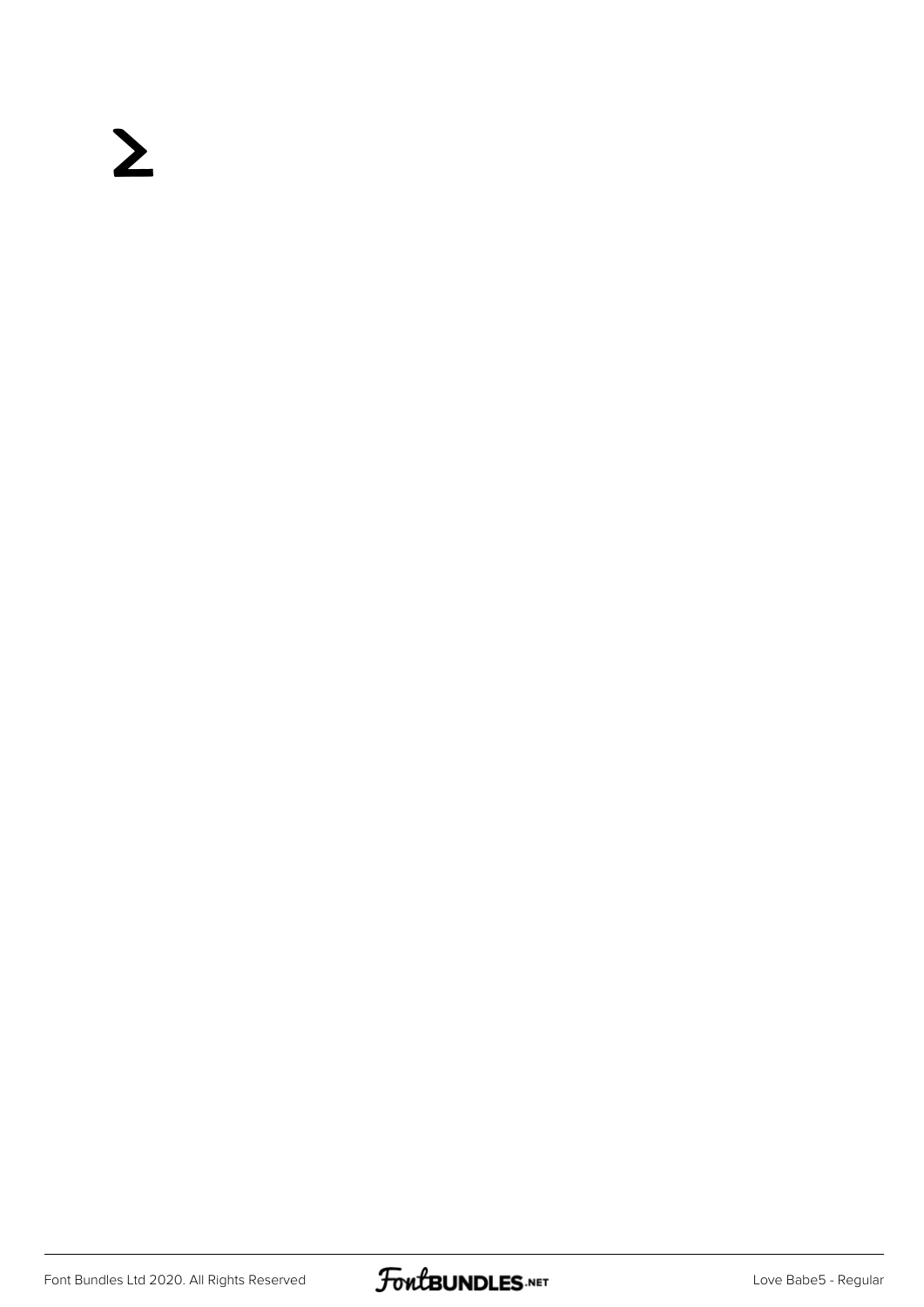#### Love Babe1 - Regular

**Uppercase Characters** 



Lowercase Characters

## abcdeF9hiJELMM **OPTRETUVWXT7**

**Numbers** 

## 0123456789

**Punctuation and Symbols** 

## $\frac{7}{100}$   $\frac{2}{100}$   $\frac{2}{100}$   $\frac{2}{100}$ N Ж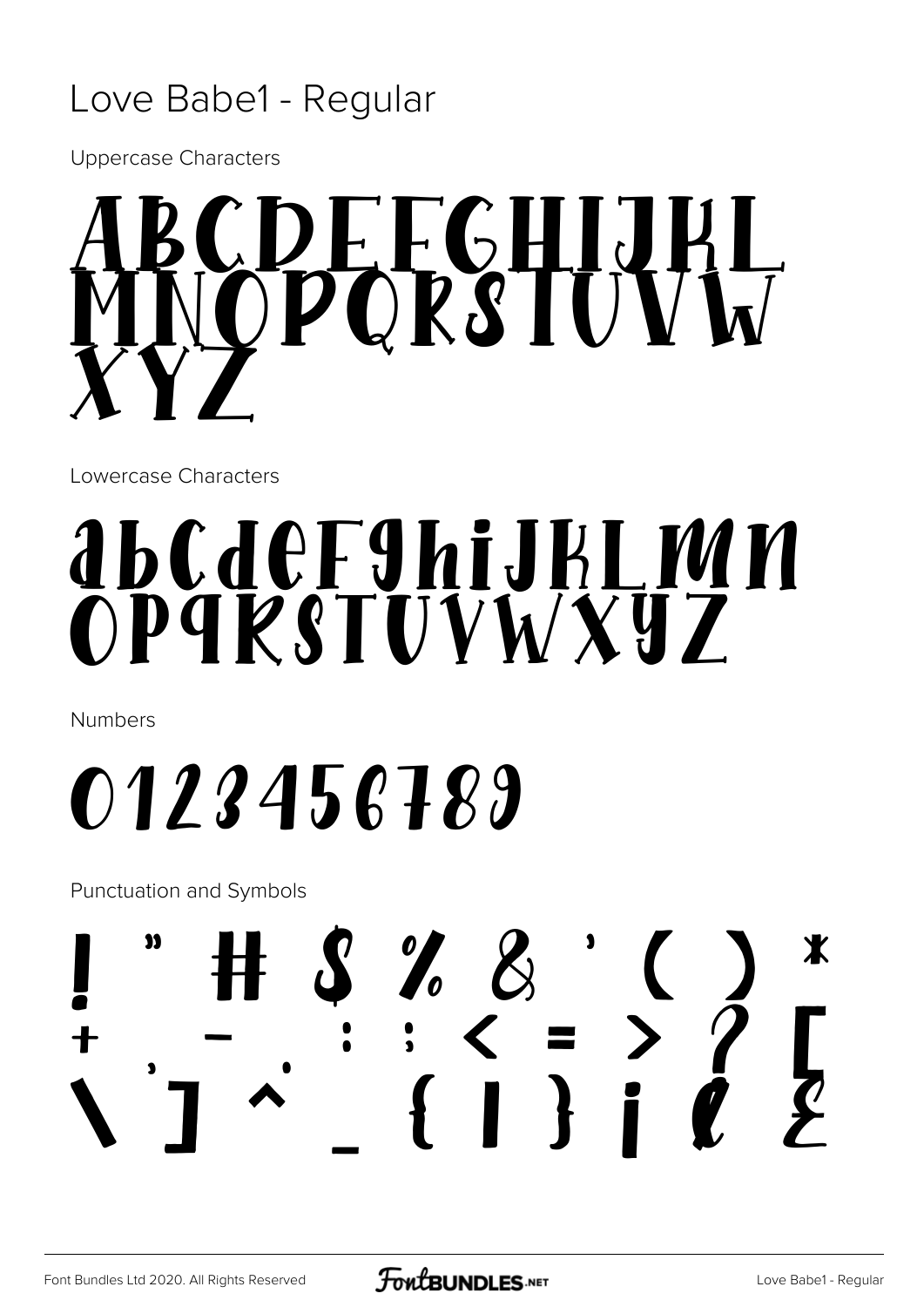$\approx$   $\frac{1}{2}$   $\frac{1}{2}$   $\frac{1}{2}$   $\frac{1}{2}$   $\frac{1}{2}$   $\frac{1}{2}$   $\frac{1}{2}$   $\frac{1}{2}$   $\frac{1}{2}$   $\frac{1}{2}$   $\frac{1}{2}$   $\frac{1}{2}$   $\frac{1}{2}$   $\frac{1}{2}$   $\frac{1}{2}$   $\frac{1}{2}$   $\frac{1}{2}$   $\frac{1}{2}$   $\frac{1}{2}$   $\frac{1}{2}$   $\frac{1}{2}$   $\frac{1}{$  $\mathbb{R}$   $\begin{array}{ccc} \mathbb{R} & \begin{array}{ccc} \hline \end{array} & \mathbb{C} & \mathbb{R} & \mathbb{R} & \mathbb{R} & \mathbb{R} & \mathbb{R} & \mathbb{R} & \mathbb{R} & \mathbb{R} & \mathbb{R} & \mathbb{R} & \mathbb{R} & \mathbb{R} & \mathbb{R} & \mathbb{R} & \mathbb{R} & \mathbb{R} & \mathbb{R} & \mathbb{R} & \mathbb{R} & \mathbb{R} & \mathbb{R} & \mathbb{R} & \mathbb{R} & \mathbb{R} & \mathbb{R}$ · ¸ ¹ º » ¼ ½ ¾

# À Á Â Ã Ä ÅÆÇ È É Ê Ë Ì Í Î Ï Ð Ñ Ò Ó Ô Õ Ö × Ø Ù Ú  $\hat{U}$   $\ddot{V}$   $\hat{V}$   $\hat{V}$   $\hat{B}$   $\hat{A}$   $\hat{A}$   $\hat{B}$ ä å æ ç è é ê ë ì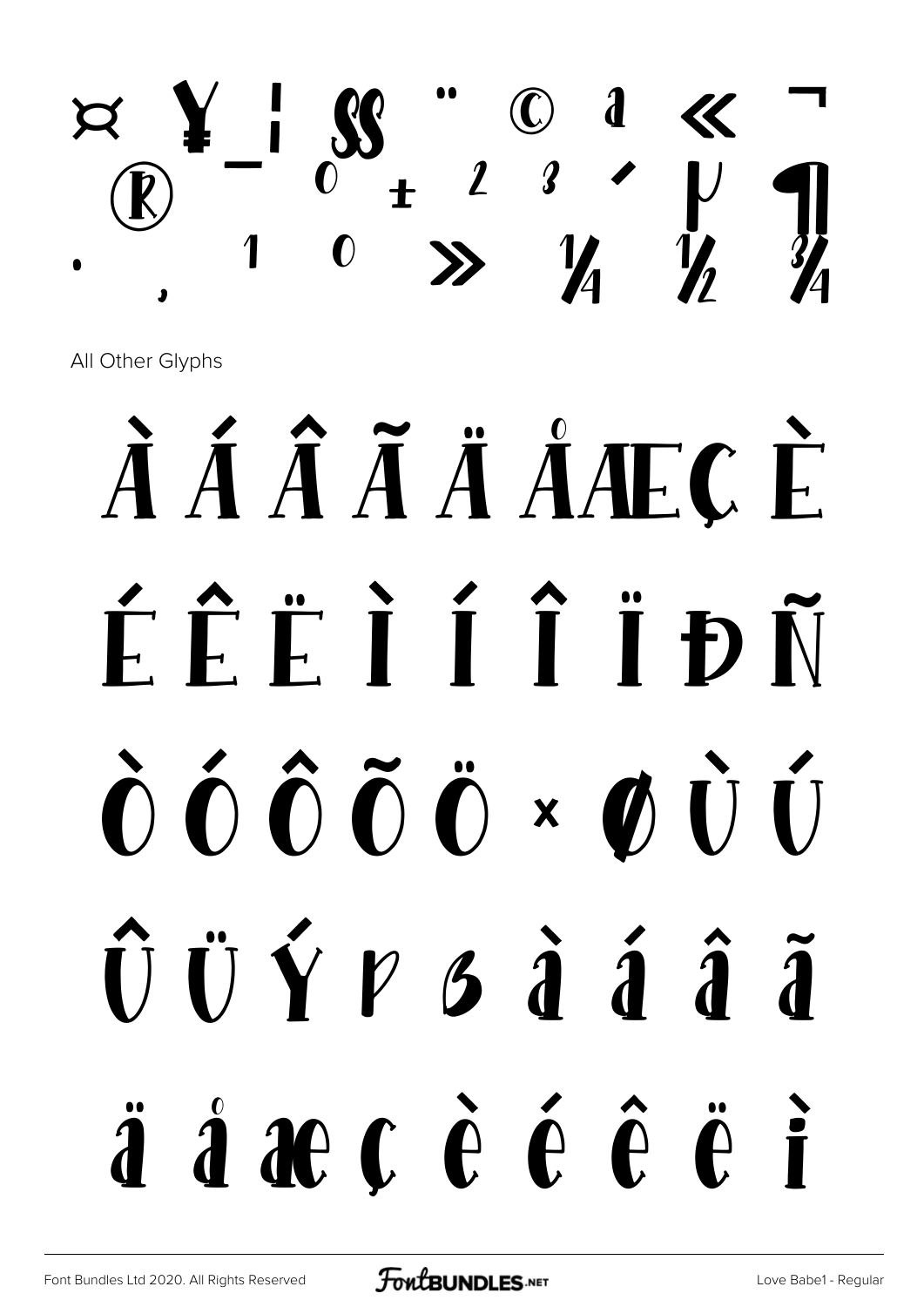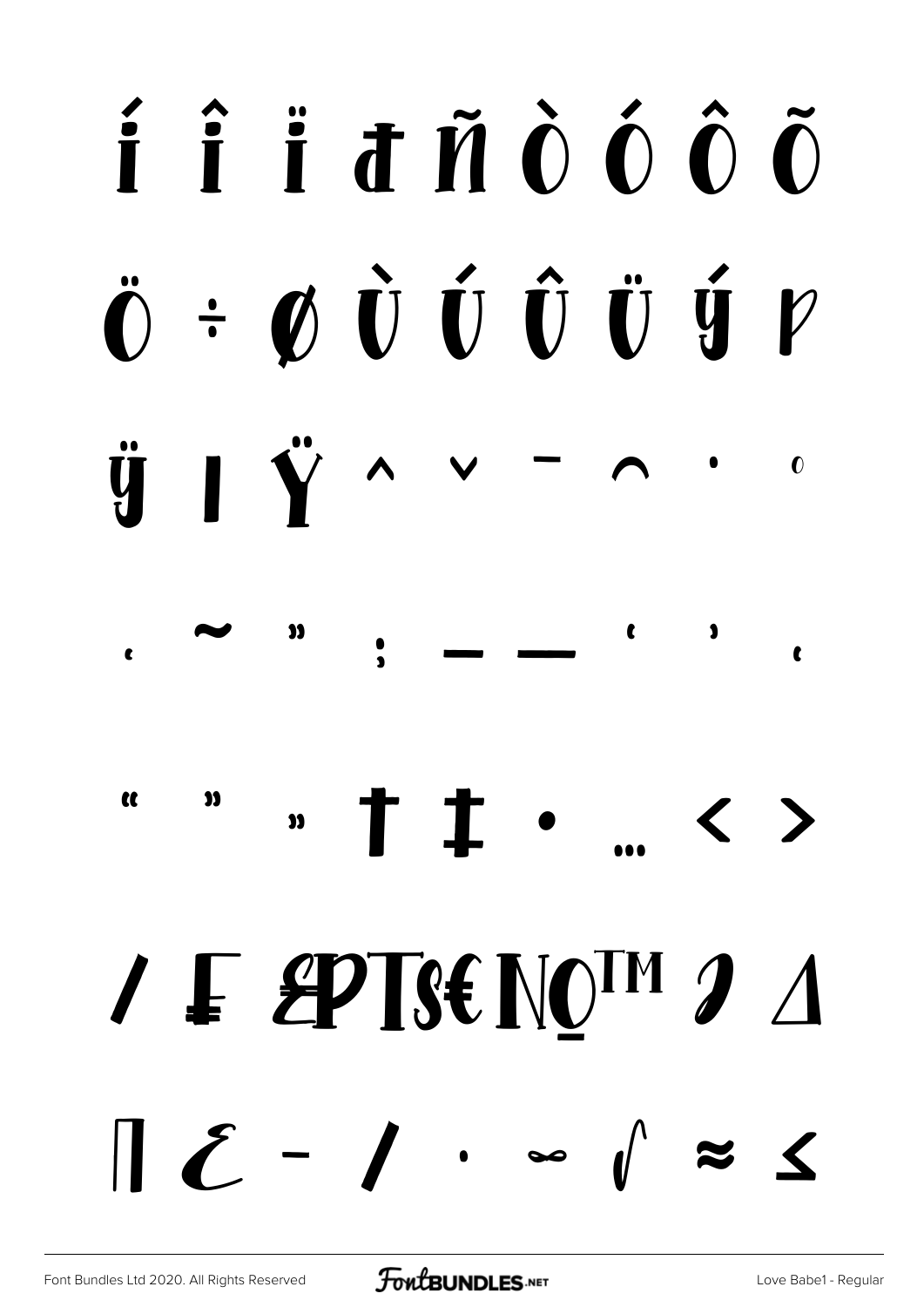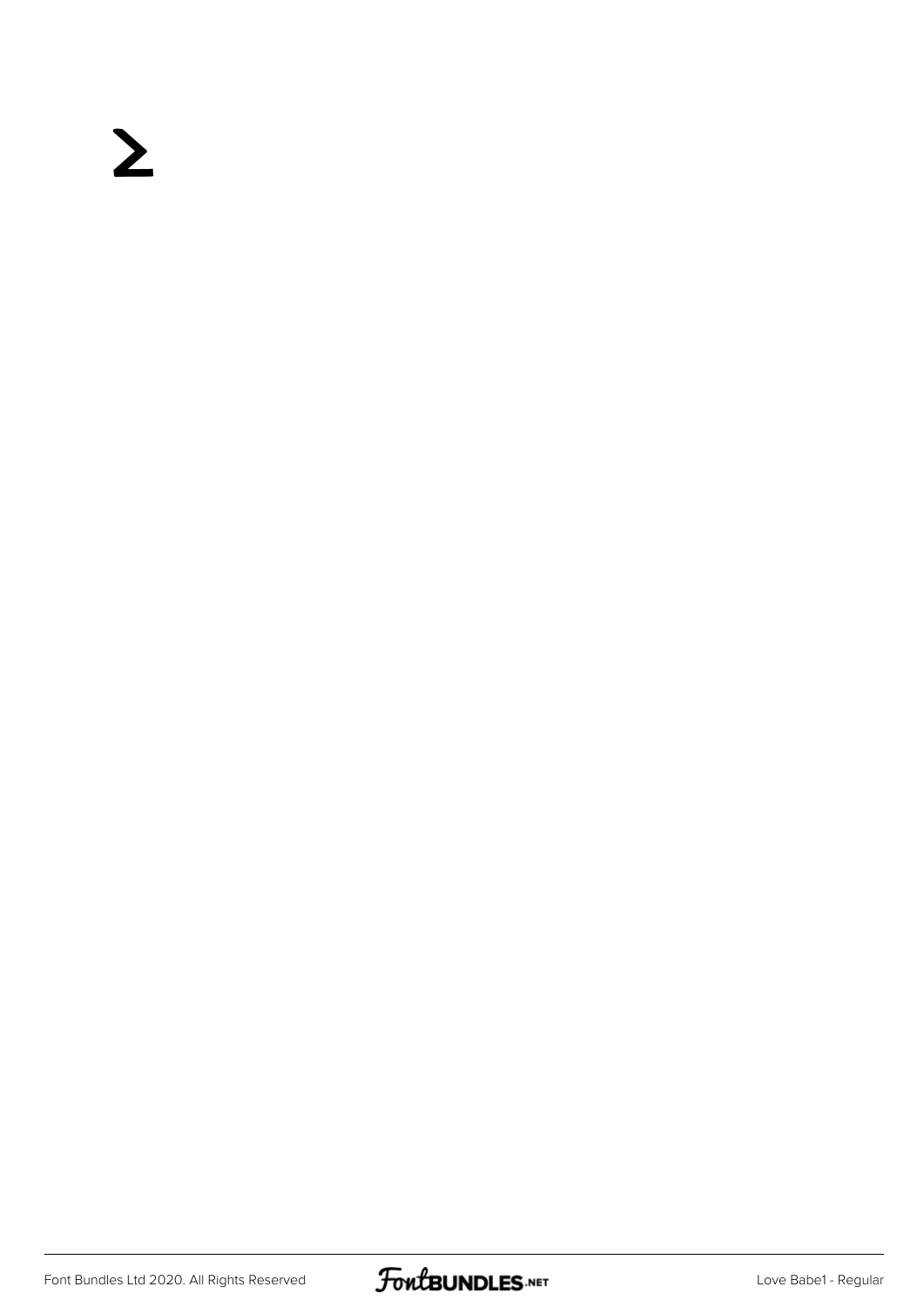#### Love Babe3 - Regular

**Uppercase Characters** 

## BCDEFGHIJHLM OPORSTUVWXY

Lowercase Characters

## abcdeFghiJkLMMO **PIRSTUVWXYZ**

**Numbers** 

## 0123456789

**Punctuation and Symbols** 

# $\begin{array}{ccc} 2 & 2 & 2 \\ 3 & 3 & 2 \\ 1 & 1 & 3 \end{array}$ Ж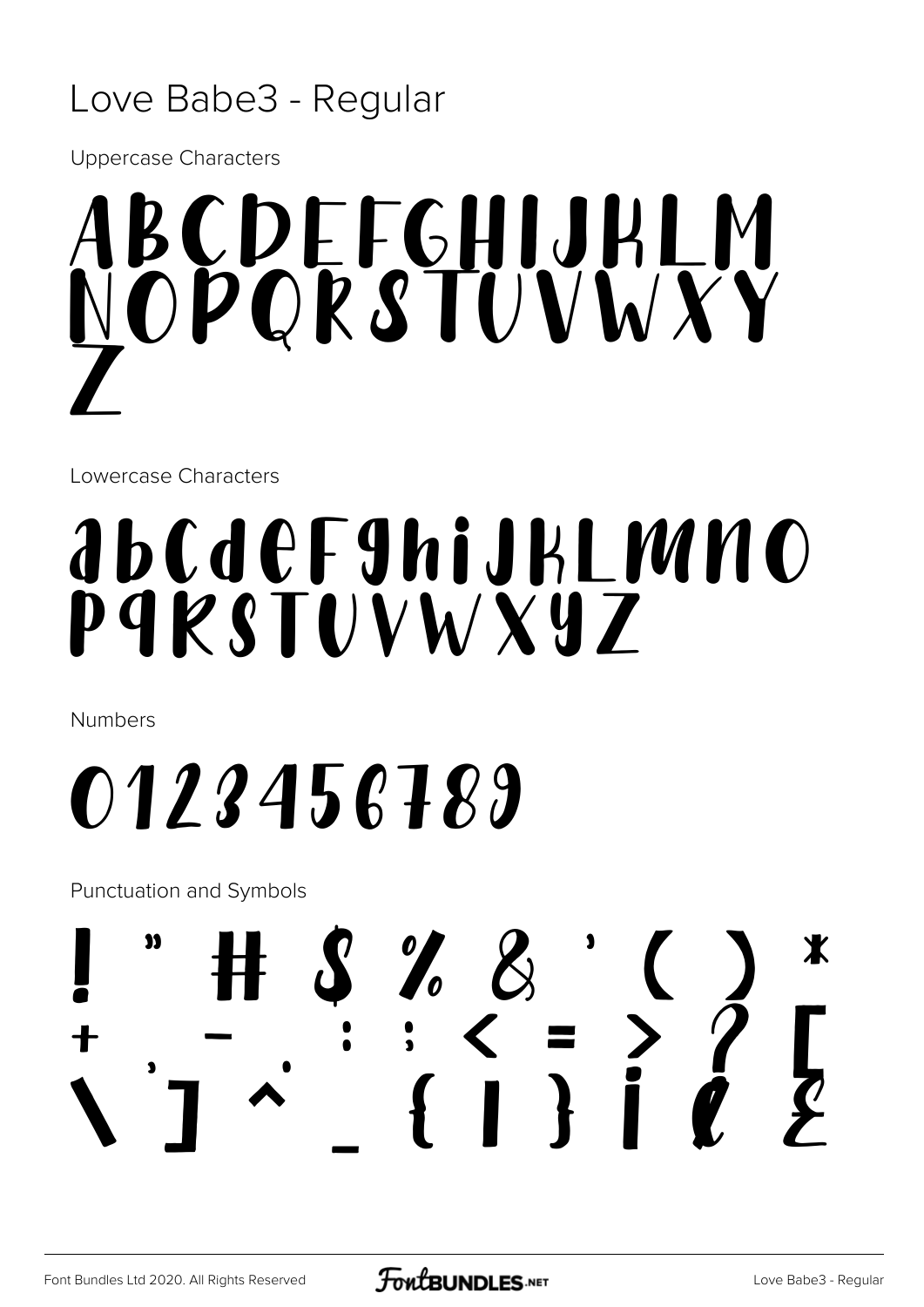$\approx$   $\frac{1}{2}$   $\frac{1}{2}$   $\frac{1}{2}$   $\frac{1}{2}$   $\frac{1}{2}$   $\frac{1}{2}$   $\frac{1}{2}$   $\frac{1}{2}$   $\frac{1}{2}$   $\frac{1}{2}$   $\frac{1}{2}$   $\frac{1}{2}$   $\frac{1}{2}$   $\frac{1}{2}$   $\frac{1}{2}$   $\frac{1}{2}$   $\frac{1}{2}$   $\frac{1}{2}$   $\frac{1}{2}$   $\frac{1}{2}$   $\frac{1}{2}$   $\frac{1}{$  $\mathbb{R}$   $\mathbb{C}$   $\mathbb{C}$   $\mathbb{C}$   $\mathbb{C}$   $\mathbb{C}$   $\mathbb{C}$   $\mathbb{C}$   $\mathbb{C}$   $\mathbb{C}$   $\mathbb{C}$   $\mathbb{C}$   $\mathbb{C}$   $\mathbb{C}$   $\mathbb{C}$   $\mathbb{C}$   $\mathbb{C}$   $\mathbb{C}$   $\mathbb{C}$   $\mathbb{C}$   $\mathbb{C}$   $\mathbb{C}$   $\mathbb{C}$   $\mathbb{C}$   $\mathbb{$ · ¸ ¹ º » ¼ ½ ¾

# À Á Â Ã Ä Å Æ Ç È É Ê Ë Ì Í Î Ï Ð Ñ  $\delta$   $\delta$   $\tilde{0}$   $\tilde{0}$   $\tilde{0}$   $\times$   $\tilde{0}$   $\tilde{0}$  $\hat{U}$   $\ddot{V}$   $Y$   $B$   $\hat{d}$   $\hat{d}$   $\hat{d}$ ä å æ ç è é ê ë ì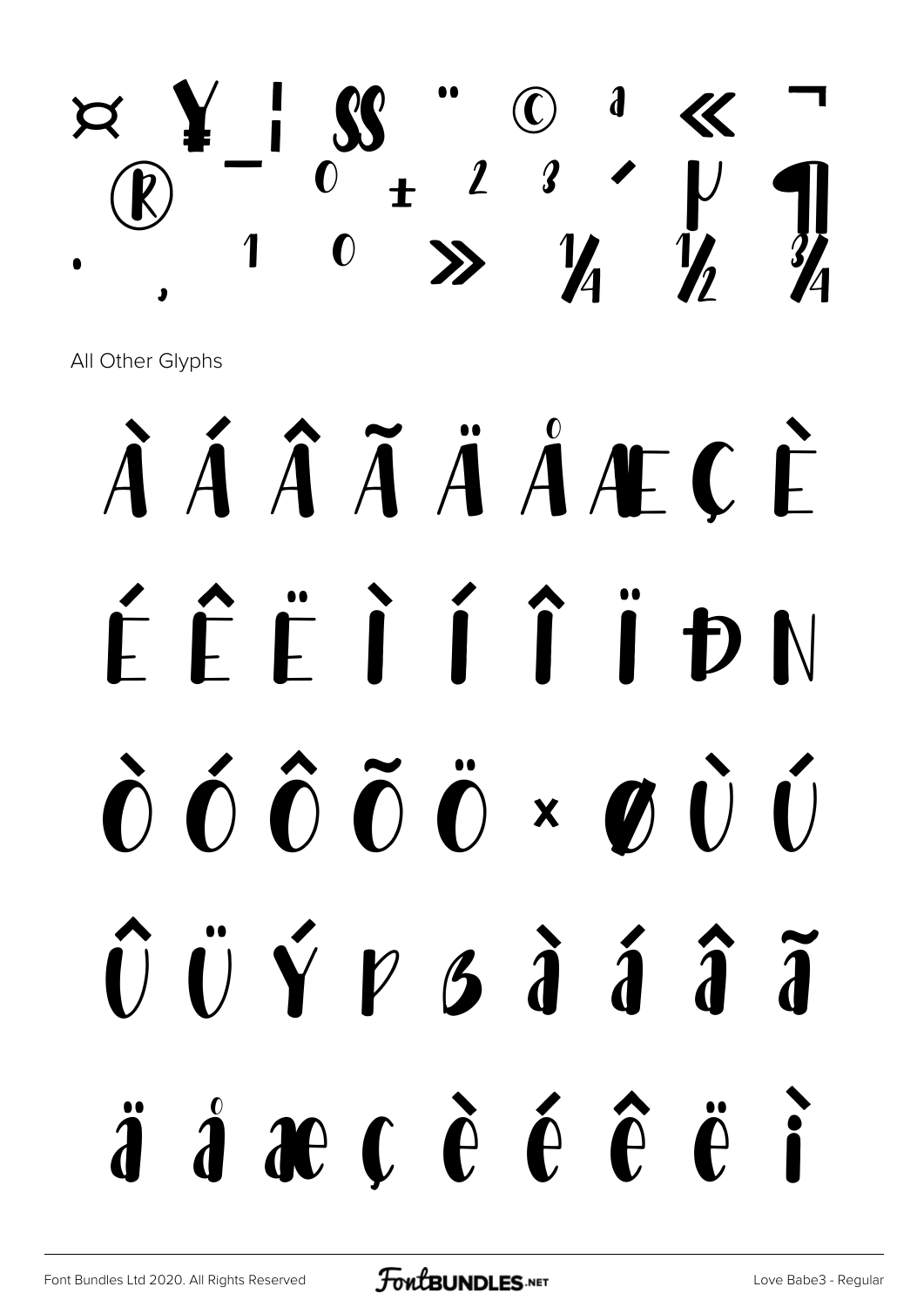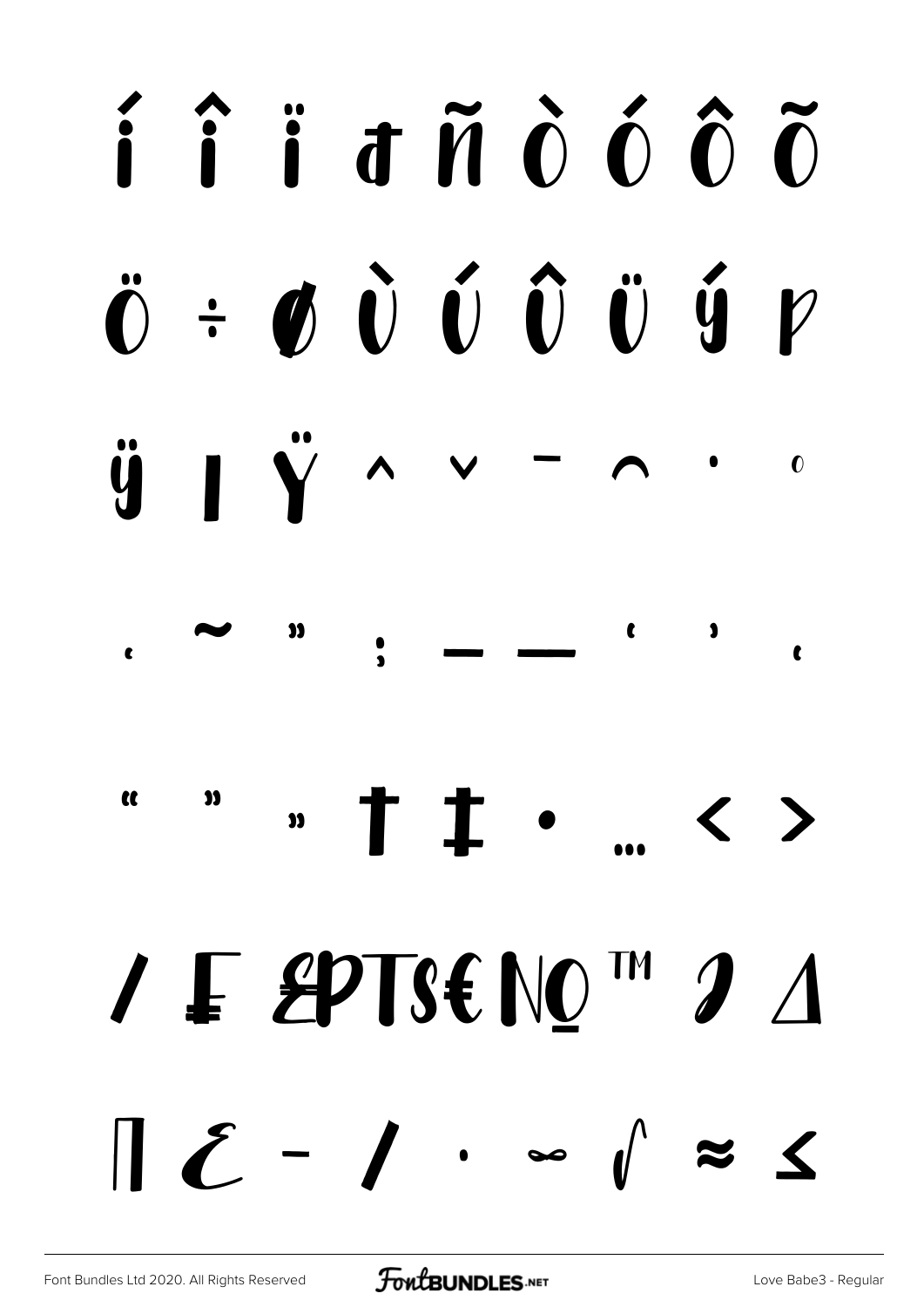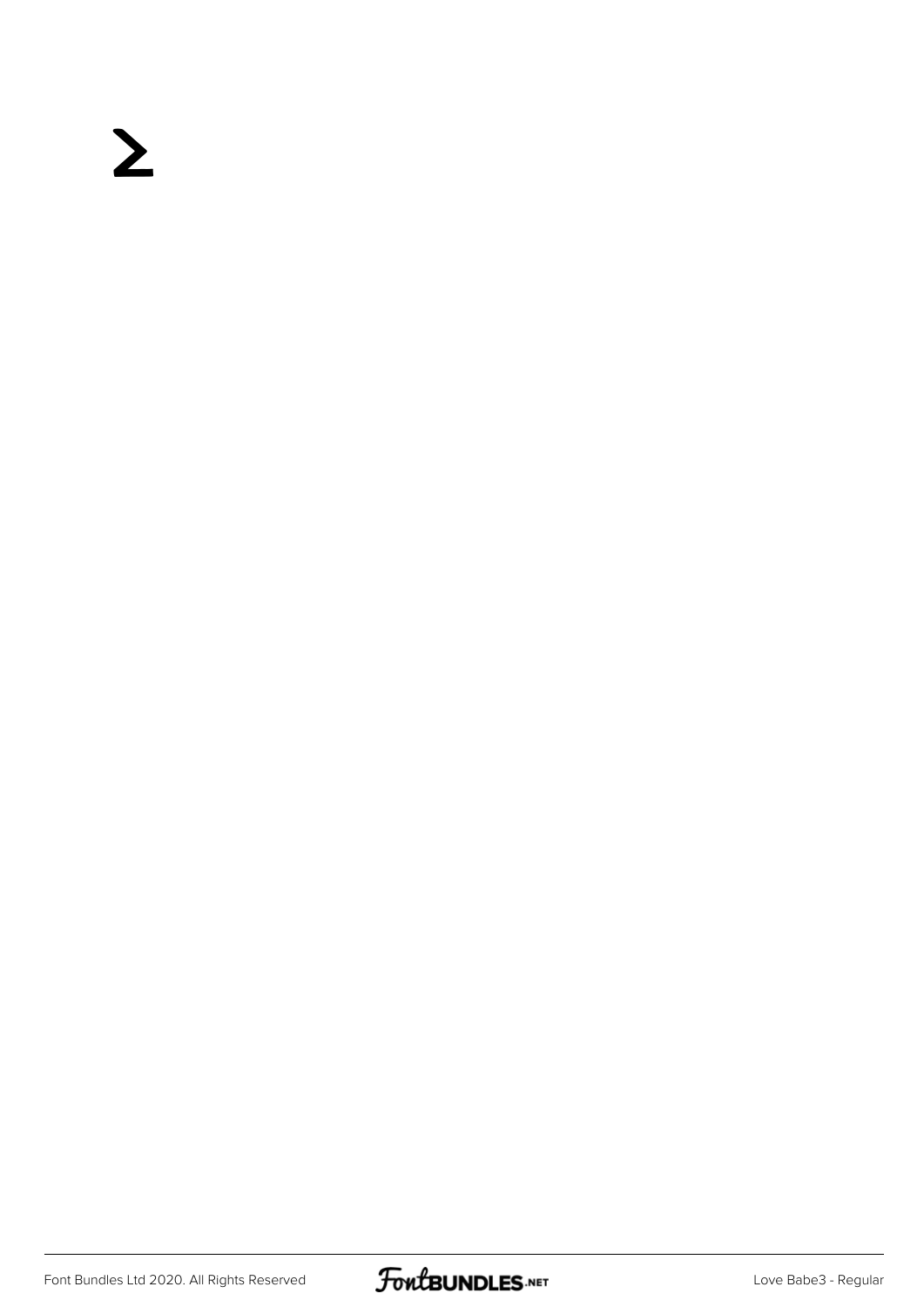#### Love Babe2 - Regular

**Uppercase Characters** 



Lowercase Characters



Numbers

## 0123456189

**Punctuation and Symbols** 

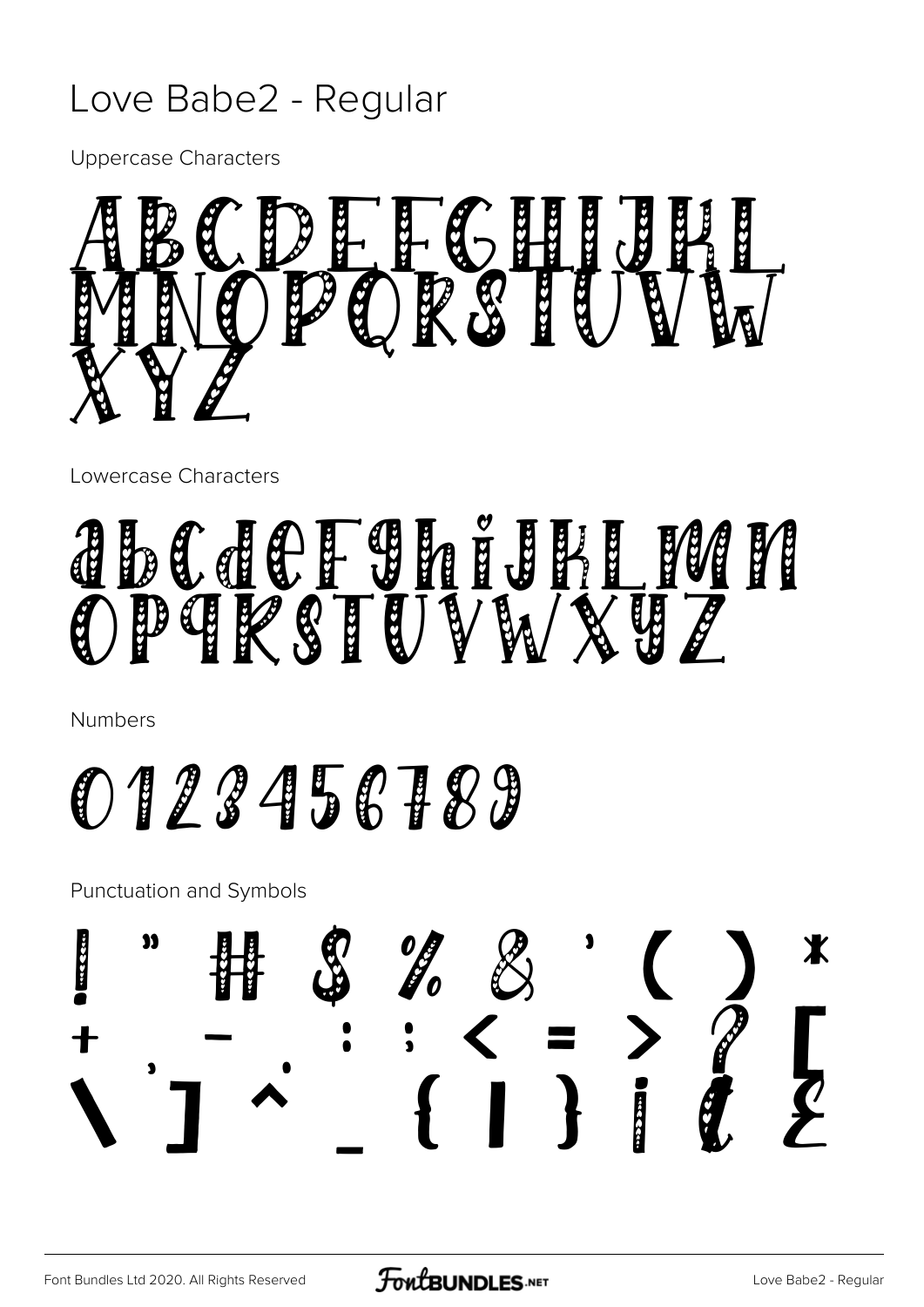$\approx$   $\frac{1}{39}$   $\approx$   $\frac{1}{39}$   $\approx$   $\frac{1}{39}$   $\approx$   $\approx$   $\approx$  $\mathbb{R}$   $\begin{bmatrix} 0 & - & 0 \\ 0 & - & 1 \end{bmatrix}$ · ¸ ¹ º » ¼ ½ ¾

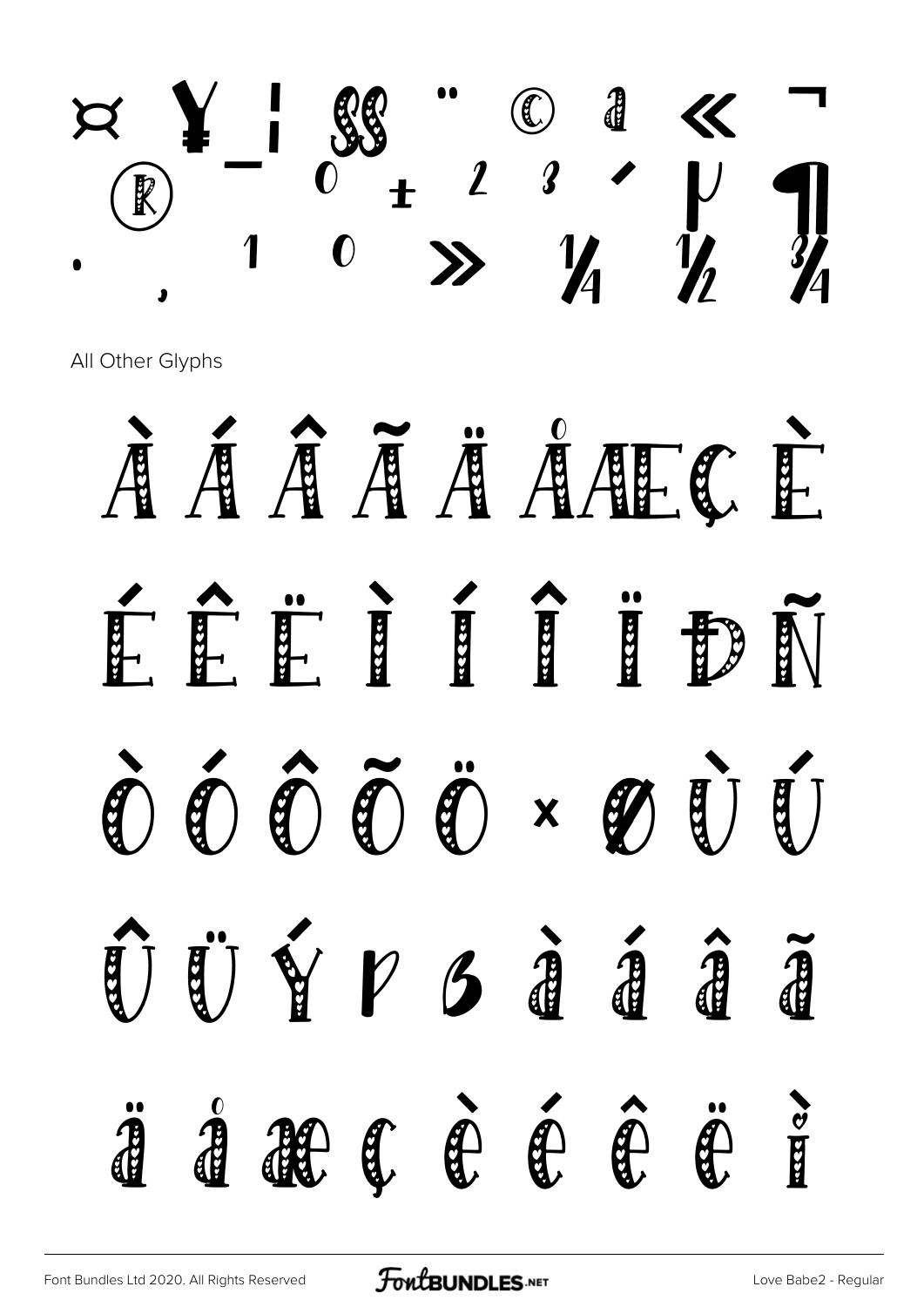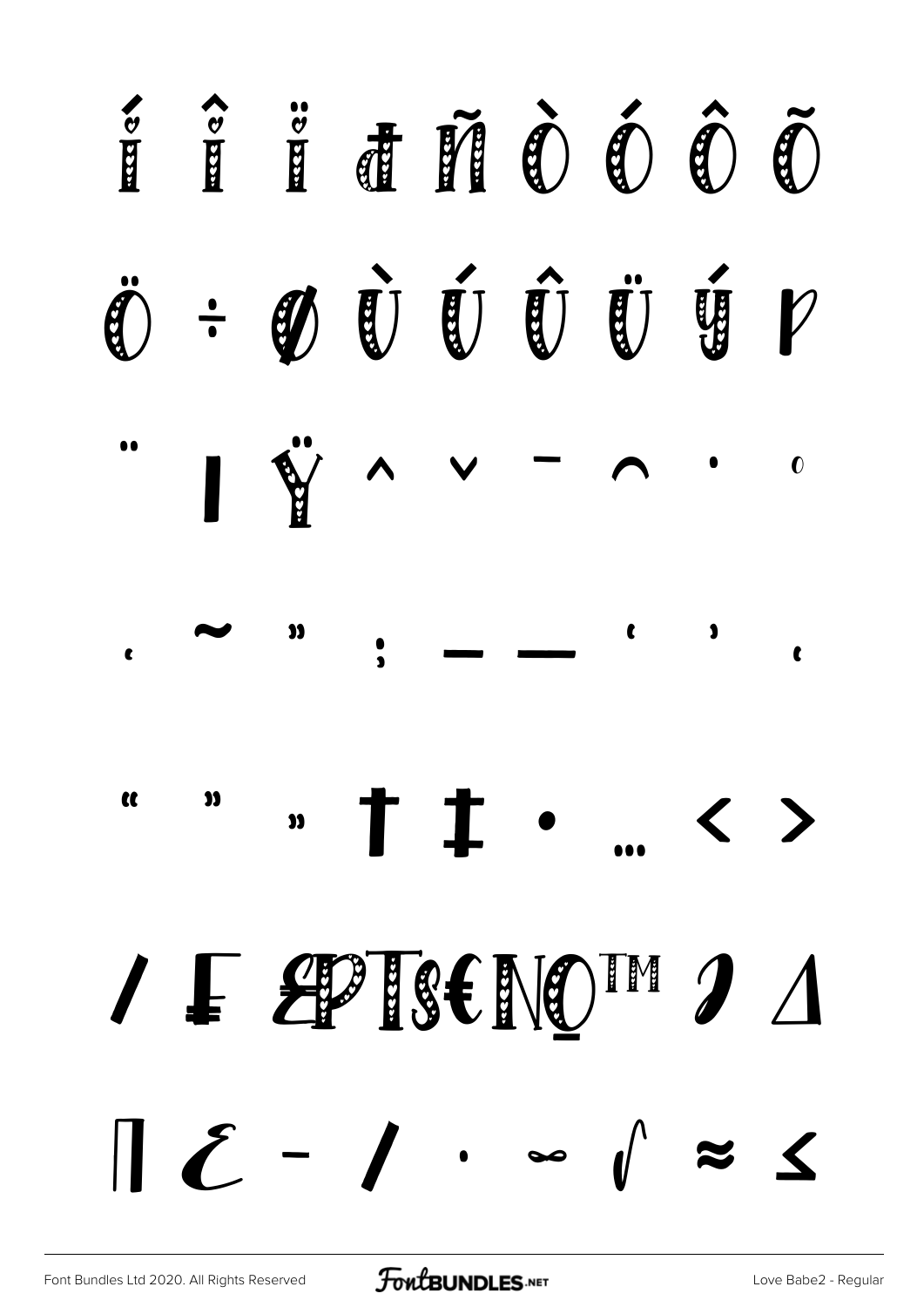![](_page_16_Picture_2.jpeg)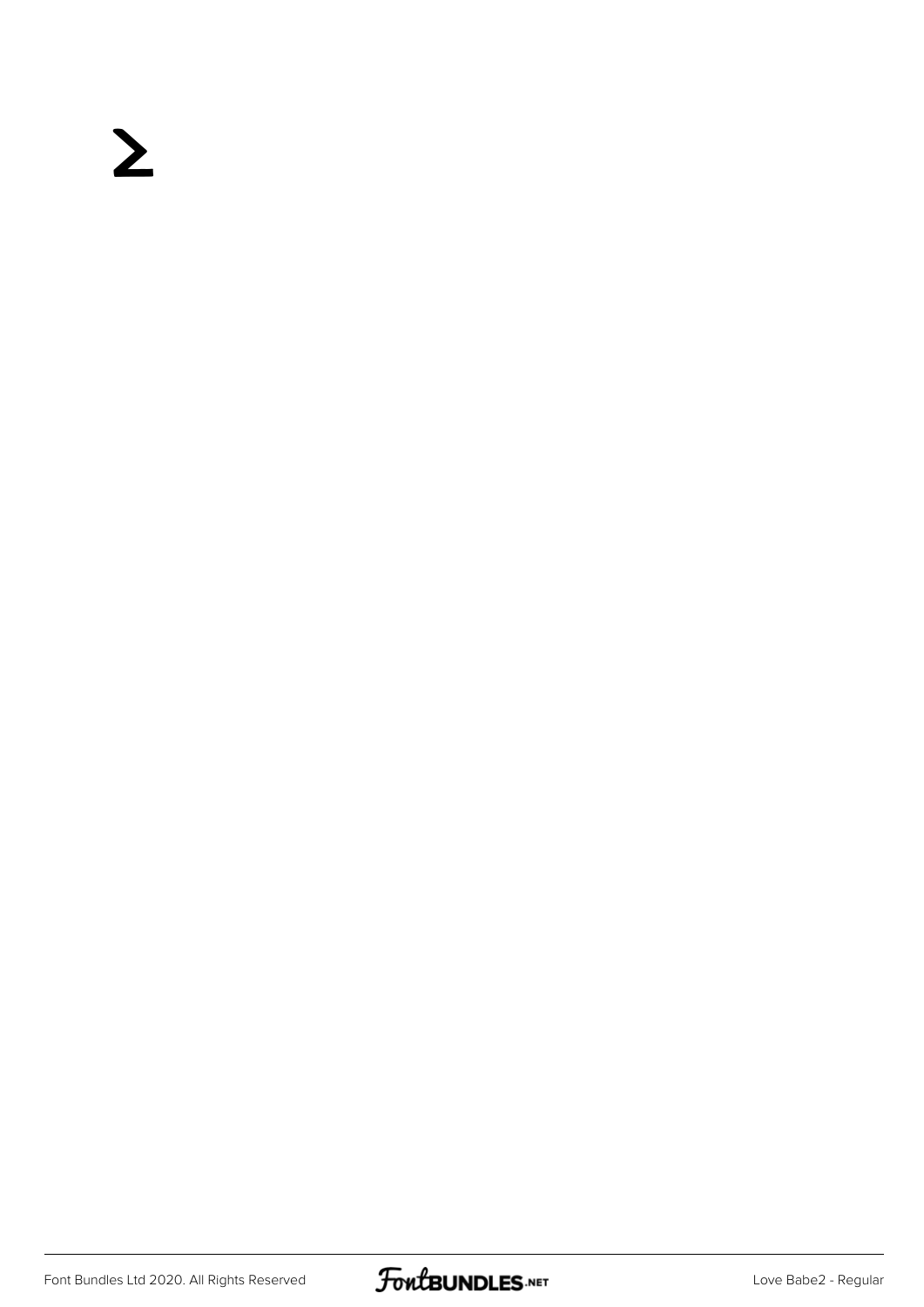#### Love Babe6 - Regular

**Uppercase Characters** 

![](_page_17_Picture_2.jpeg)

Lowercase Characters

![](_page_17_Picture_4.jpeg)

Numbers

## 0123456789

**Punctuation and Symbols** 

![](_page_17_Picture_8.jpeg)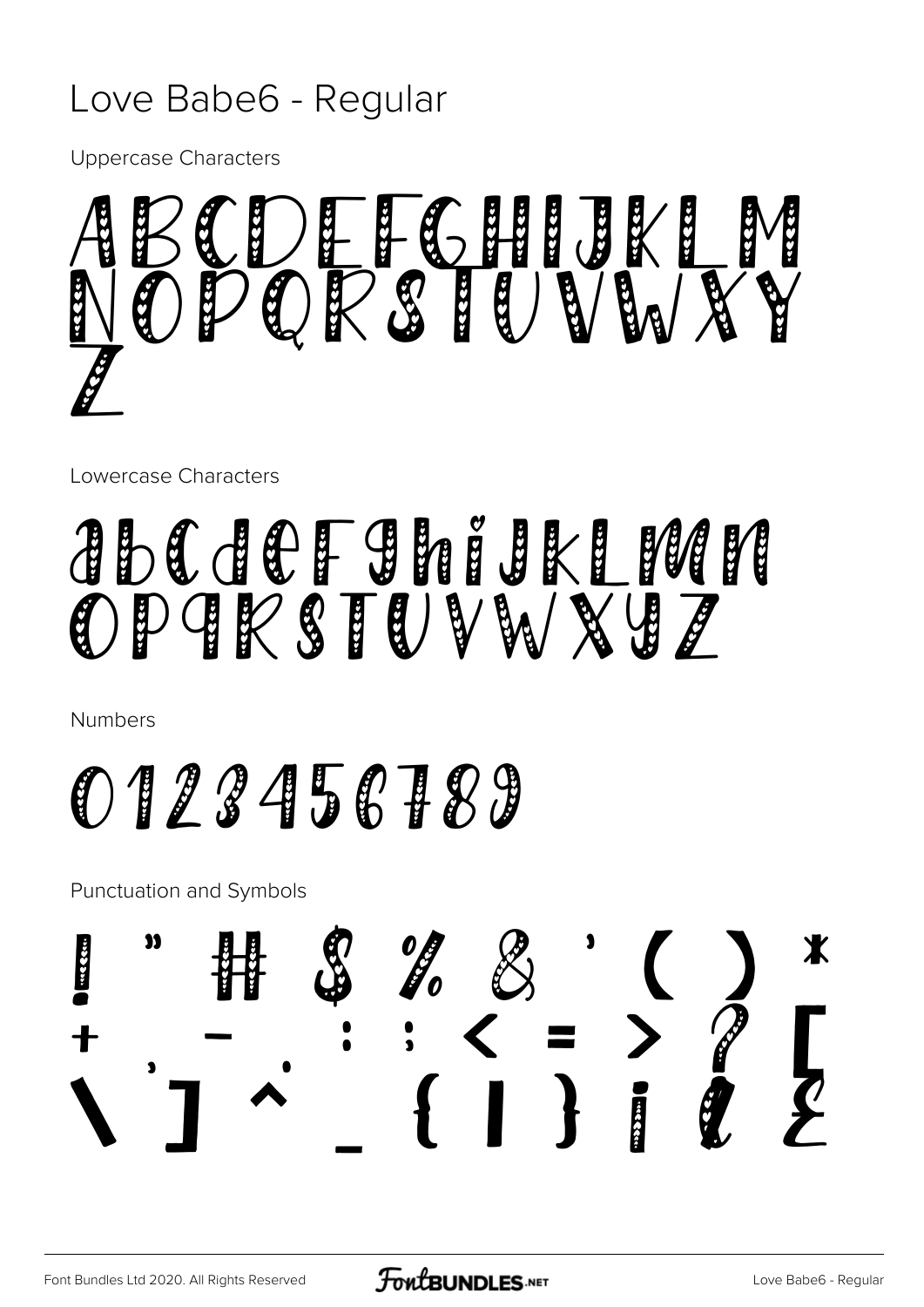![](_page_18_Picture_0.jpeg)

![](_page_18_Picture_2.jpeg)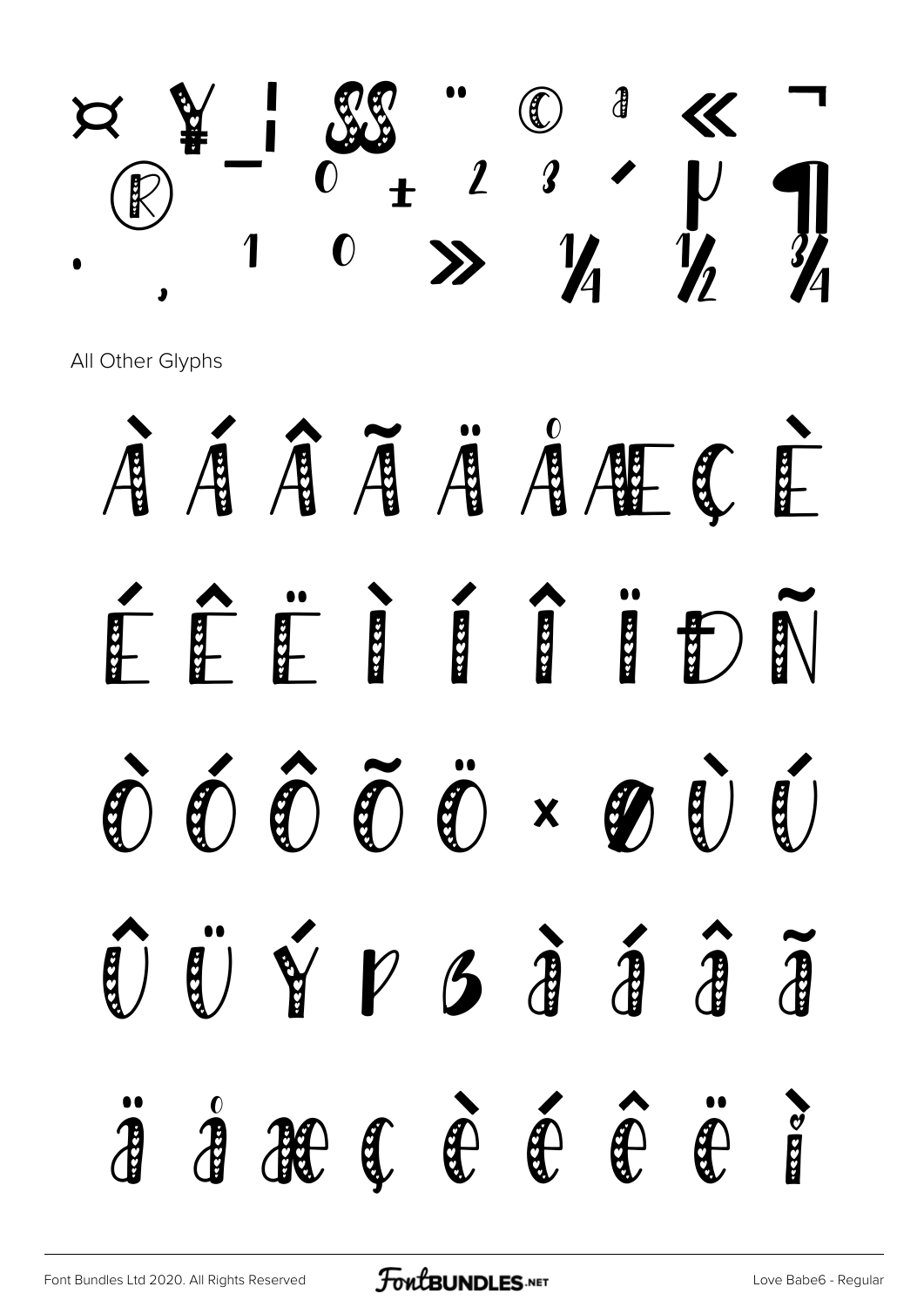![](_page_19_Figure_0.jpeg)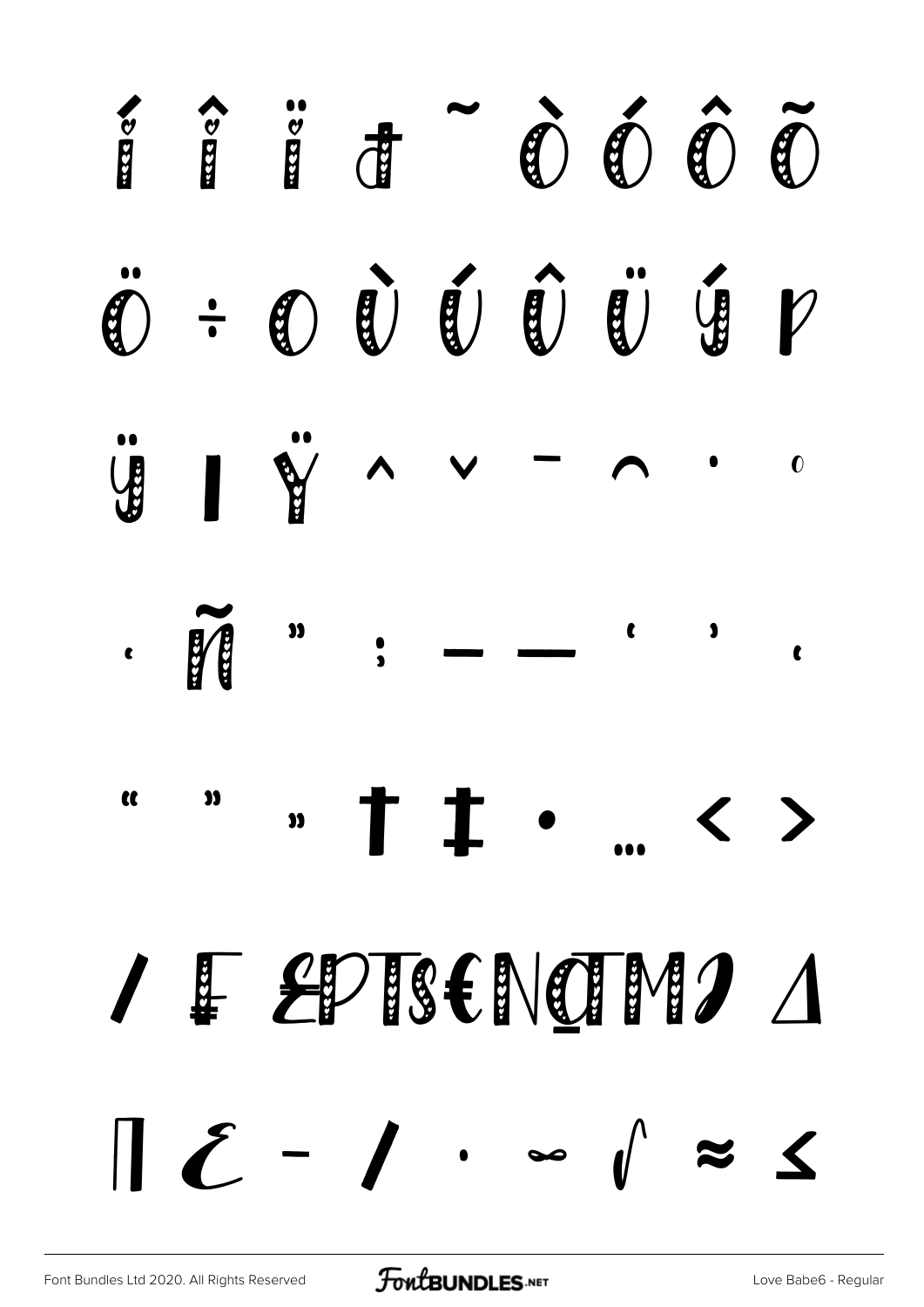![](_page_20_Picture_2.jpeg)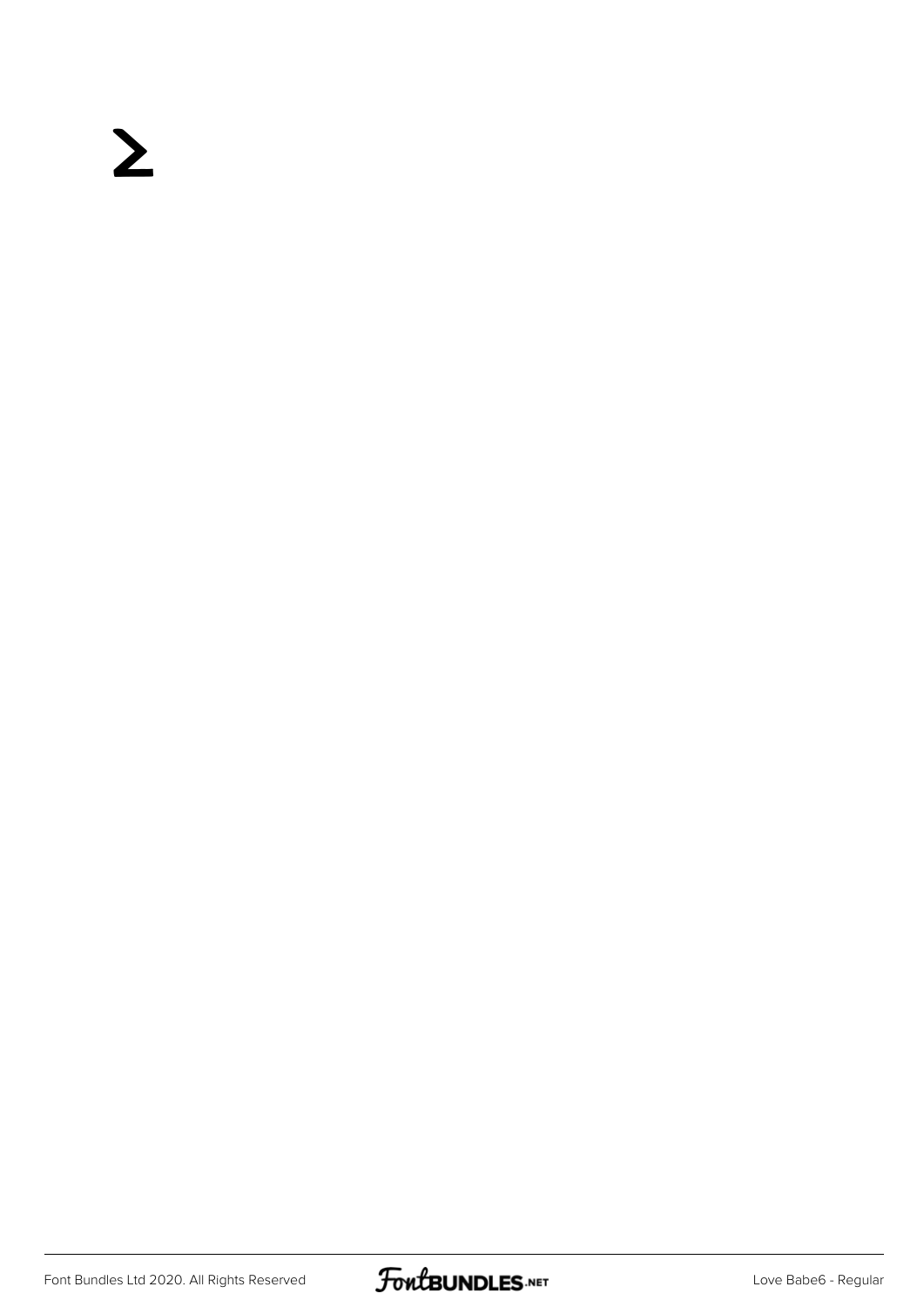#### Love Babe4 - Regular

**Uppercase Characters** 

![](_page_21_Picture_2.jpeg)

Lowercase Characters

![](_page_21_Picture_4.jpeg)

Numbers

### 0123456189

**Punctuation and Symbols** 

![](_page_21_Picture_8.jpeg)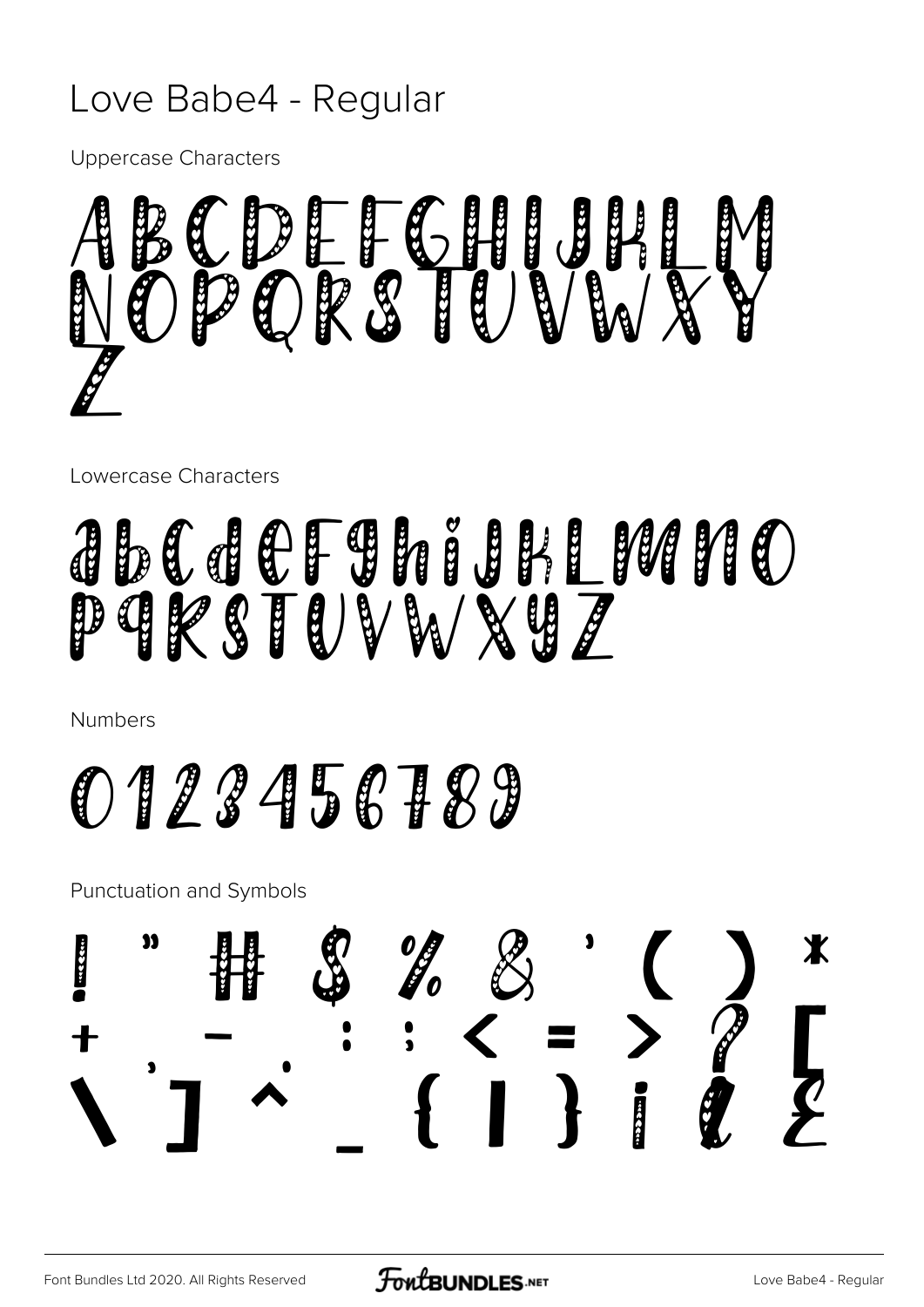![](_page_22_Picture_0.jpeg)

![](_page_22_Picture_2.jpeg)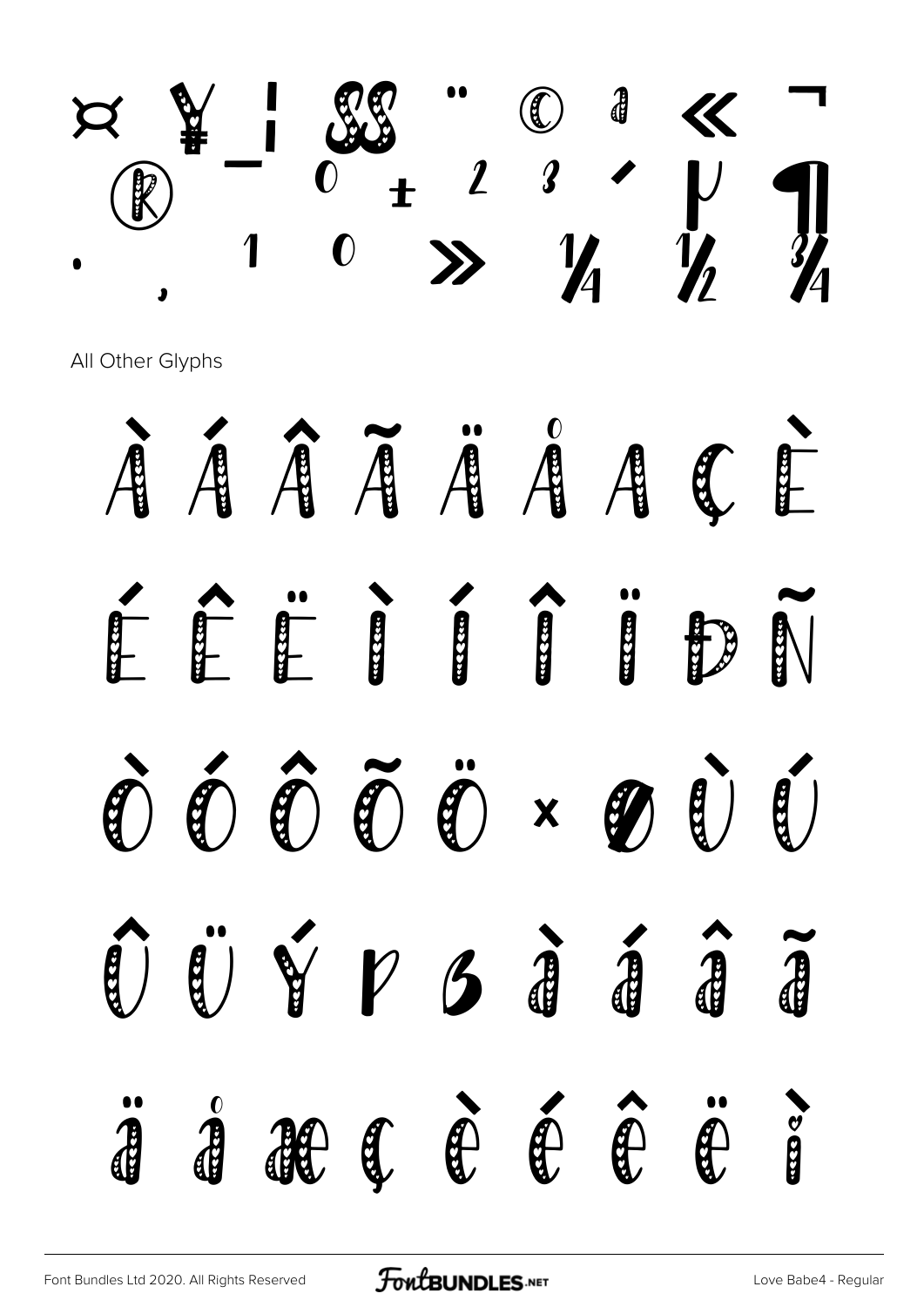![](_page_23_Figure_0.jpeg)